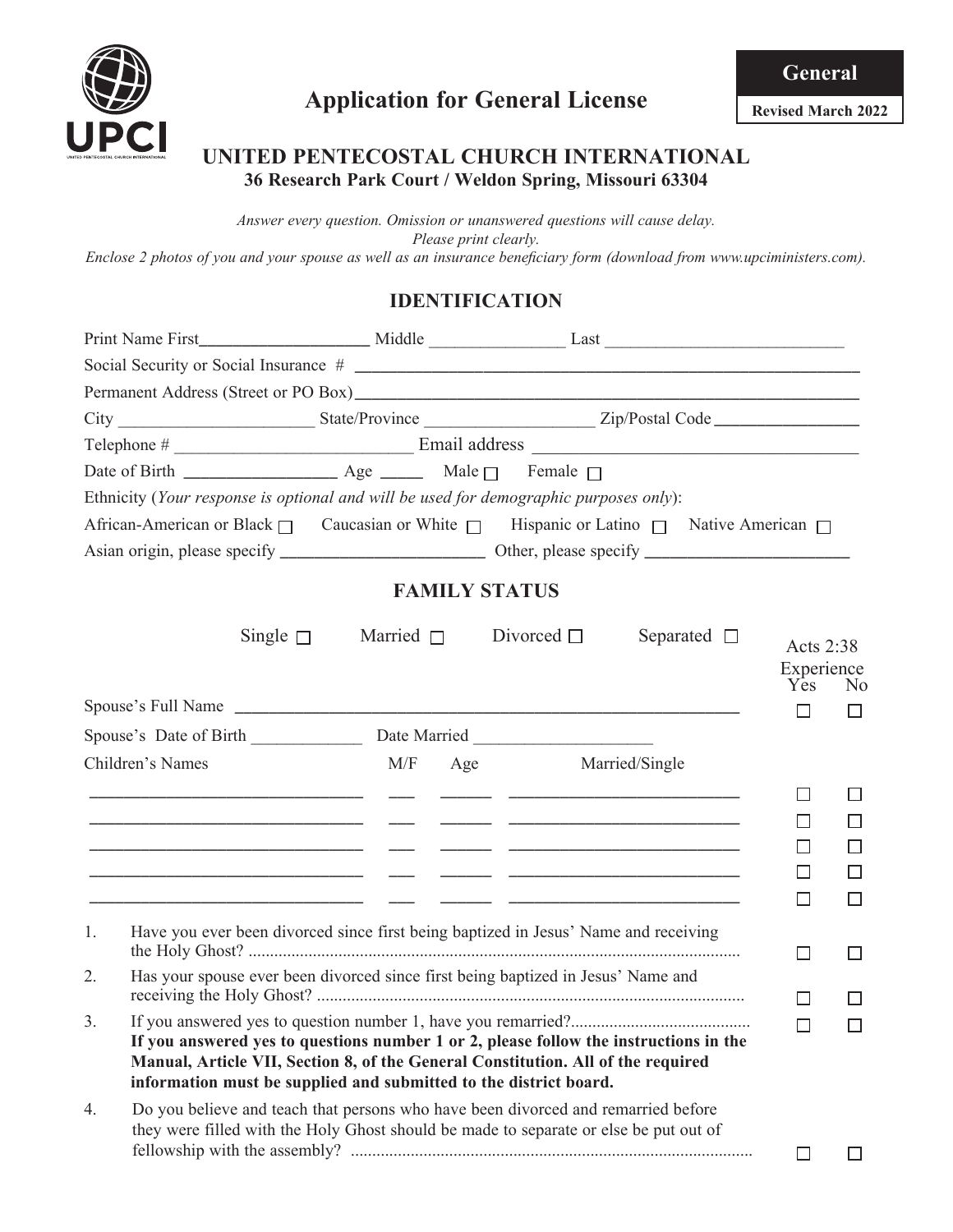### **EDUCATION**

| <b>Type</b> | Level       | <b>Place</b> | <b>Years</b><br>Completed | Year<br><b>Graduated</b> | <b>Type Degree</b> |
|-------------|-------------|--------------|---------------------------|--------------------------|--------------------|
| Secular     | Grade       |              |                           |                          |                    |
|             | High School |              |                           |                          |                    |
|             | College     |              |                           |                          |                    |
|             | College     |              |                           |                          |                    |
|             | College     |              |                           |                          |                    |
|             | College     |              |                           |                          |                    |
| Religious   | College     |              |                           |                          |                    |
| Religious   | College     |              |                           |                          |                    |

5. Fill out education chart below:

6. If you have attended a UPCI endorsed college, please request the "Bible College Report" be sent by certified mail, return receipt requested, from the college to your District Superintendent.

### **MINISTERIAL STATUS**

Yes No 7 Which district approved your application for local license? \_\_\_\_\_\_\_\_\_\_\_\_\_\_\_\_\_\_\_\_\_\_\_\_\_\_\_\_\_\_\_\_\_\_\_\_\_\_ 8. What date were you issued local license by the UPCI? 9. Why are you applying for general license at this time? 10. Have you preached at least twenty-six (26) times during the year prior to meeting your District Board for consideration for General License? (Leading services or teaching any Sunday school class other than an Adult Sunday School class does not count toward this requirement.)..............................................  $\overline{\phantom{a}}$  $\mathcal{L}_\text{max} = \frac{1}{2} \sum_{i=1}^{n} \frac{1}{2} \sum_{i=1}^{n} \frac{1}{2} \sum_{i=1}^{n} \frac{1}{2} \sum_{i=1}^{n} \frac{1}{2} \sum_{i=1}^{n} \frac{1}{2} \sum_{i=1}^{n} \frac{1}{2} \sum_{i=1}^{n} \frac{1}{2} \sum_{i=1}^{n} \frac{1}{2} \sum_{i=1}^{n} \frac{1}{2} \sum_{i=1}^{n} \frac{1}{2} \sum_{i=1}^{n} \frac{1}{2} \sum_{i=1}^{n} \frac{1$  $\mathcal{L}_\text{max} = \frac{1}{2} \sum_{i=1}^{n} \frac{1}{2} \sum_{i=1}^{n} \frac{1}{2} \sum_{i=1}^{n} \frac{1}{2} \sum_{i=1}^{n} \frac{1}{2} \sum_{i=1}^{n} \frac{1}{2} \sum_{i=1}^{n} \frac{1}{2} \sum_{i=1}^{n} \frac{1}{2} \sum_{i=1}^{n} \frac{1}{2} \sum_{i=1}^{n} \frac{1}{2} \sum_{i=1}^{n} \frac{1}{2} \sum_{i=1}^{n} \frac{1}{2} \sum_{i=1}^{n} \frac{1$  $\mathcal{L}_\mathcal{L} = \mathcal{L}_\mathcal{L} = \mathcal{L}_\mathcal{L} = \mathcal{L}_\mathcal{L} = \mathcal{L}_\mathcal{L} = \mathcal{L}_\mathcal{L} = \mathcal{L}_\mathcal{L} = \mathcal{L}_\mathcal{L} = \mathcal{L}_\mathcal{L} = \mathcal{L}_\mathcal{L} = \mathcal{L}_\mathcal{L} = \mathcal{L}_\mathcal{L} = \mathcal{L}_\mathcal{L} = \mathcal{L}_\mathcal{L} = \mathcal{L}_\mathcal{L} = \mathcal{L}_\mathcal{L} = \mathcal{L}_\mathcal{L}$  $\mathcal{L}_\text{max} = \frac{1}{2} \sum_{i=1}^{n} \frac{1}{2} \sum_{i=1}^{n} \frac{1}{2} \sum_{i=1}^{n} \frac{1}{2} \sum_{i=1}^{n} \frac{1}{2} \sum_{i=1}^{n} \frac{1}{2} \sum_{i=1}^{n} \frac{1}{2} \sum_{i=1}^{n} \frac{1}{2} \sum_{i=1}^{n} \frac{1}{2} \sum_{i=1}^{n} \frac{1}{2} \sum_{i=1}^{n} \frac{1}{2} \sum_{i=1}^{n} \frac{1}{2} \sum_{i=1}^{n} \frac{1$ 11. In what types of ministry have you been involved, where, and for how long since having received your local license?  $\mathcal{L}_\text{max} = \frac{1}{2} \sum_{i=1}^{n} \frac{1}{2} \sum_{i=1}^{n} \frac{1}{2} \sum_{i=1}^{n} \frac{1}{2} \sum_{i=1}^{n} \frac{1}{2} \sum_{i=1}^{n} \frac{1}{2} \sum_{i=1}^{n} \frac{1}{2} \sum_{i=1}^{n} \frac{1}{2} \sum_{i=1}^{n} \frac{1}{2} \sum_{i=1}^{n} \frac{1}{2} \sum_{i=1}^{n} \frac{1}{2} \sum_{i=1}^{n} \frac{1}{2} \sum_{i=1}^{n} \frac{1$  $\mathcal{L}_\text{max} = \frac{1}{2} \sum_{i=1}^{n} \frac{1}{2} \sum_{i=1}^{n} \frac{1}{2} \sum_{i=1}^{n} \frac{1}{2} \sum_{i=1}^{n} \frac{1}{2} \sum_{i=1}^{n} \frac{1}{2} \sum_{i=1}^{n} \frac{1}{2} \sum_{i=1}^{n} \frac{1}{2} \sum_{i=1}^{n} \frac{1}{2} \sum_{i=1}^{n} \frac{1}{2} \sum_{i=1}^{n} \frac{1}{2} \sum_{i=1}^{n} \frac{1}{2} \sum_{i=1}^{n} \frac{1$  $\mathcal{L}_\mathcal{L} = \mathcal{L}_\mathcal{L} = \mathcal{L}_\mathcal{L} = \mathcal{L}_\mathcal{L} = \mathcal{L}_\mathcal{L} = \mathcal{L}_\mathcal{L} = \mathcal{L}_\mathcal{L} = \mathcal{L}_\mathcal{L} = \mathcal{L}_\mathcal{L} = \mathcal{L}_\mathcal{L} = \mathcal{L}_\mathcal{L} = \mathcal{L}_\mathcal{L} = \mathcal{L}_\mathcal{L} = \mathcal{L}_\mathcal{L} = \mathcal{L}_\mathcal{L} = \mathcal{L}_\mathcal{L} = \mathcal{L}_\mathcal{L}$  $\mathcal{L}_\text{max} = \frac{1}{2} \sum_{i=1}^{n} \frac{1}{2} \sum_{i=1}^{n} \frac{1}{2} \sum_{i=1}^{n} \frac{1}{2} \sum_{i=1}^{n} \frac{1}{2} \sum_{i=1}^{n} \frac{1}{2} \sum_{i=1}^{n} \frac{1}{2} \sum_{i=1}^{n} \frac{1}{2} \sum_{i=1}^{n} \frac{1}{2} \sum_{i=1}^{n} \frac{1}{2} \sum_{i=1}^{n} \frac{1}{2} \sum_{i=1}^{n} \frac{1}{2} \sum_{i=1}^{n} \frac{1$ 

12. If serving under another minister as a member or assistant, give his name and the name of the church.

 $\mathcal{L}_\mathcal{L} = \mathcal{L}_\mathcal{L} = \mathcal{L}_\mathcal{L} = \mathcal{L}_\mathcal{L} = \mathcal{L}_\mathcal{L} = \mathcal{L}_\mathcal{L} = \mathcal{L}_\mathcal{L} = \mathcal{L}_\mathcal{L} = \mathcal{L}_\mathcal{L} = \mathcal{L}_\mathcal{L} = \mathcal{L}_\mathcal{L} = \mathcal{L}_\mathcal{L} = \mathcal{L}_\mathcal{L} = \mathcal{L}_\mathcal{L} = \mathcal{L}_\mathcal{L} = \mathcal{L}_\mathcal{L} = \mathcal{L}_\mathcal{L}$ 

 $\mathcal{L}_\text{max} = \frac{1}{2} \sum_{i=1}^{n} \frac{1}{2} \sum_{i=1}^{n} \frac{1}{2} \sum_{i=1}^{n} \frac{1}{2} \sum_{i=1}^{n} \frac{1}{2} \sum_{i=1}^{n} \frac{1}{2} \sum_{i=1}^{n} \frac{1}{2} \sum_{i=1}^{n} \frac{1}{2} \sum_{i=1}^{n} \frac{1}{2} \sum_{i=1}^{n} \frac{1}{2} \sum_{i=1}^{n} \frac{1}{2} \sum_{i=1}^{n} \frac{1}{2} \sum_{i=1}^{n} \frac{1$  $\mathcal{L}_\mathcal{L} = \mathcal{L}_\mathcal{L} = \mathcal{L}_\mathcal{L} = \mathcal{L}_\mathcal{L} = \mathcal{L}_\mathcal{L} = \mathcal{L}_\mathcal{L} = \mathcal{L}_\mathcal{L} = \mathcal{L}_\mathcal{L} = \mathcal{L}_\mathcal{L} = \mathcal{L}_\mathcal{L} = \mathcal{L}_\mathcal{L} = \mathcal{L}_\mathcal{L} = \mathcal{L}_\mathcal{L} = \mathcal{L}_\mathcal{L} = \mathcal{L}_\mathcal{L} = \mathcal{L}_\mathcal{L} = \mathcal{L}_\mathcal{L}$  $\mathcal{L}_\text{max} = \frac{1}{2} \sum_{i=1}^{n} \frac{1}{2} \sum_{i=1}^{n} \frac{1}{2} \sum_{i=1}^{n} \frac{1}{2} \sum_{i=1}^{n} \frac{1}{2} \sum_{i=1}^{n} \frac{1}{2} \sum_{i=1}^{n} \frac{1}{2} \sum_{i=1}^{n} \frac{1}{2} \sum_{i=1}^{n} \frac{1}{2} \sum_{i=1}^{n} \frac{1}{2} \sum_{i=1}^{n} \frac{1}{2} \sum_{i=1}^{n} \frac{1}{2} \sum_{i=1}^{n} \frac{1$  $\mathcal{L}_\text{max} = \frac{1}{2} \sum_{i=1}^{n} \frac{1}{2} \sum_{i=1}^{n} \frac{1}{2} \sum_{i=1}^{n} \frac{1}{2} \sum_{i=1}^{n} \frac{1}{2} \sum_{i=1}^{n} \frac{1}{2} \sum_{i=1}^{n} \frac{1}{2} \sum_{i=1}^{n} \frac{1}{2} \sum_{i=1}^{n} \frac{1}{2} \sum_{i=1}^{n} \frac{1}{2} \sum_{i=1}^{n} \frac{1}{2} \sum_{i=1}^{n} \frac{1}{2} \sum_{i=1}^{n} \frac{1$  $\mathcal{L}_\mathcal{L} = \mathcal{L}_\mathcal{L} = \mathcal{L}_\mathcal{L} = \mathcal{L}_\mathcal{L} = \mathcal{L}_\mathcal{L} = \mathcal{L}_\mathcal{L} = \mathcal{L}_\mathcal{L} = \mathcal{L}_\mathcal{L} = \mathcal{L}_\mathcal{L} = \mathcal{L}_\mathcal{L} = \mathcal{L}_\mathcal{L} = \mathcal{L}_\mathcal{L} = \mathcal{L}_\mathcal{L} = \mathcal{L}_\mathcal{L} = \mathcal{L}_\mathcal{L} = \mathcal{L}_\mathcal{L} = \mathcal{L}_\mathcal{L}$ 

Please list all former pastors with the dates you were under their ministry.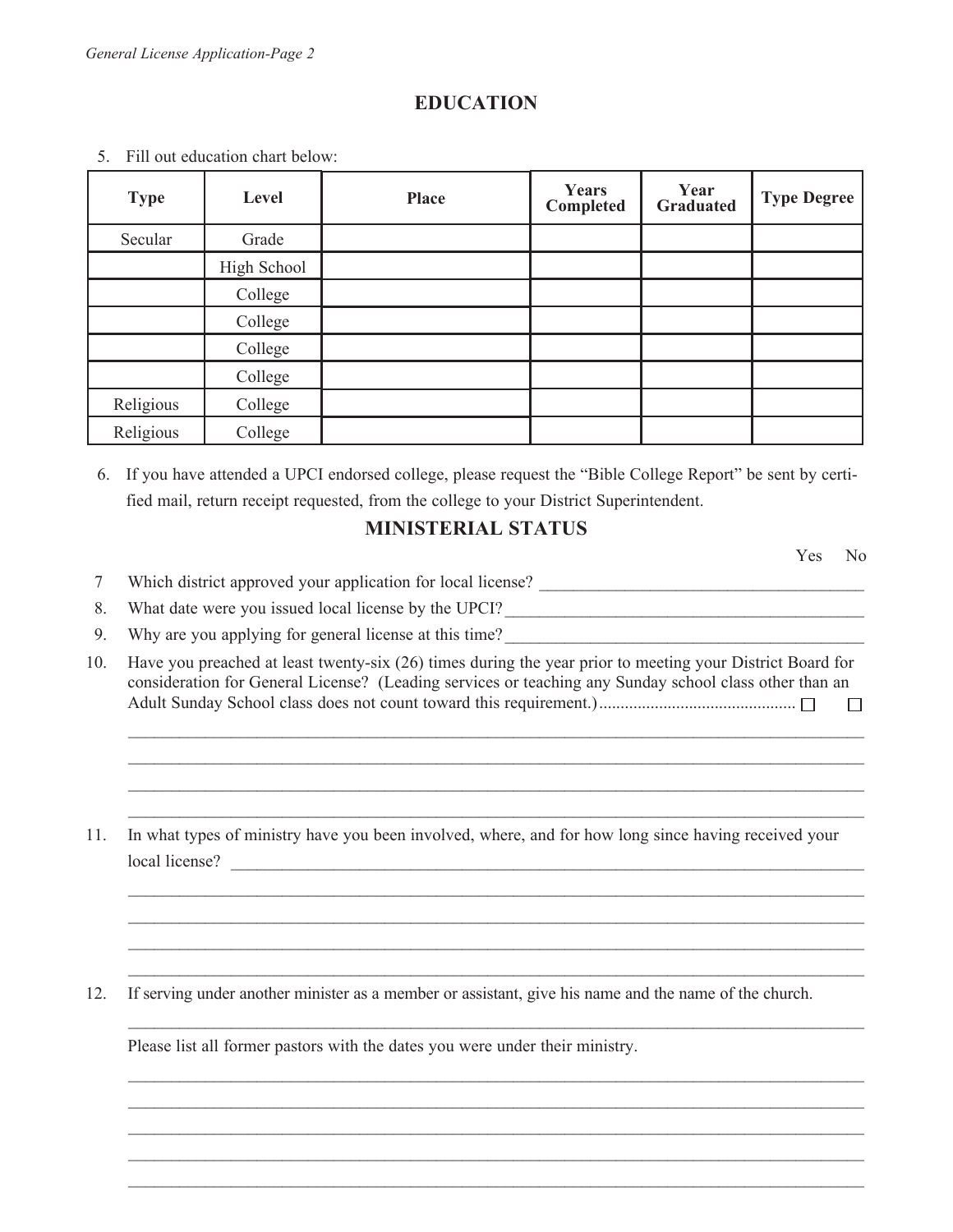|                                                                                                                                                                                        | Yes |    |  |
|----------------------------------------------------------------------------------------------------------------------------------------------------------------------------------------|-----|----|--|
| Have you met the educational requirements, read the UPCI Manual (including the Judicial<br>Procedure and the General Board Position Papers) and read the Bible through since receiving |     | No |  |
| Have you held license with the UPCI previously, but are not currently licensed?                                                                                                        |     |    |  |
| ,我们也不会有什么。""我们的人,我们也不会有什么?""我们的人,我们也不会有什么?""我们的人,我们也不会有什么?""我们的人,我们也不会有什么?""我们的人                                                                                                       |     |    |  |
| <u> 1989 - Johann Stoff, deutscher Stoffen und der Stoffen und der Stoffen und der Stoffen und der Stoffen und der</u><br>If so, with whom?                                            |     |    |  |
| Are you willing to discontinue your license or credentials with said body                                                                                                              |     |    |  |
|                                                                                                                                                                                        |     |    |  |
|                                                                                                                                                                                        |     |    |  |
| If so, with whom?                                                                                                                                                                      |     |    |  |
|                                                                                                                                                                                        |     |    |  |
| Have you ever been refused credentials or license by this or any other organization?                                                                                                   |     |    |  |
| If so, explain in detail including what grounds.                                                                                                                                       |     |    |  |
|                                                                                                                                                                                        |     |    |  |
|                                                                                                                                                                                        |     |    |  |
| Review the extent of your personal soulwinning, including the number of home Bible<br>studies you have conducted and the results of those efforts.                                     |     |    |  |
| If you are involved in secular employment, give the following information:                                                                                                             |     |    |  |
| Type of work                                                                                                                                                                           |     |    |  |
|                                                                                                                                                                                        |     |    |  |
| Address of employer<br><u> 1980 - Johann Stein, marwolaethau a bh</u>                                                                                                                  |     |    |  |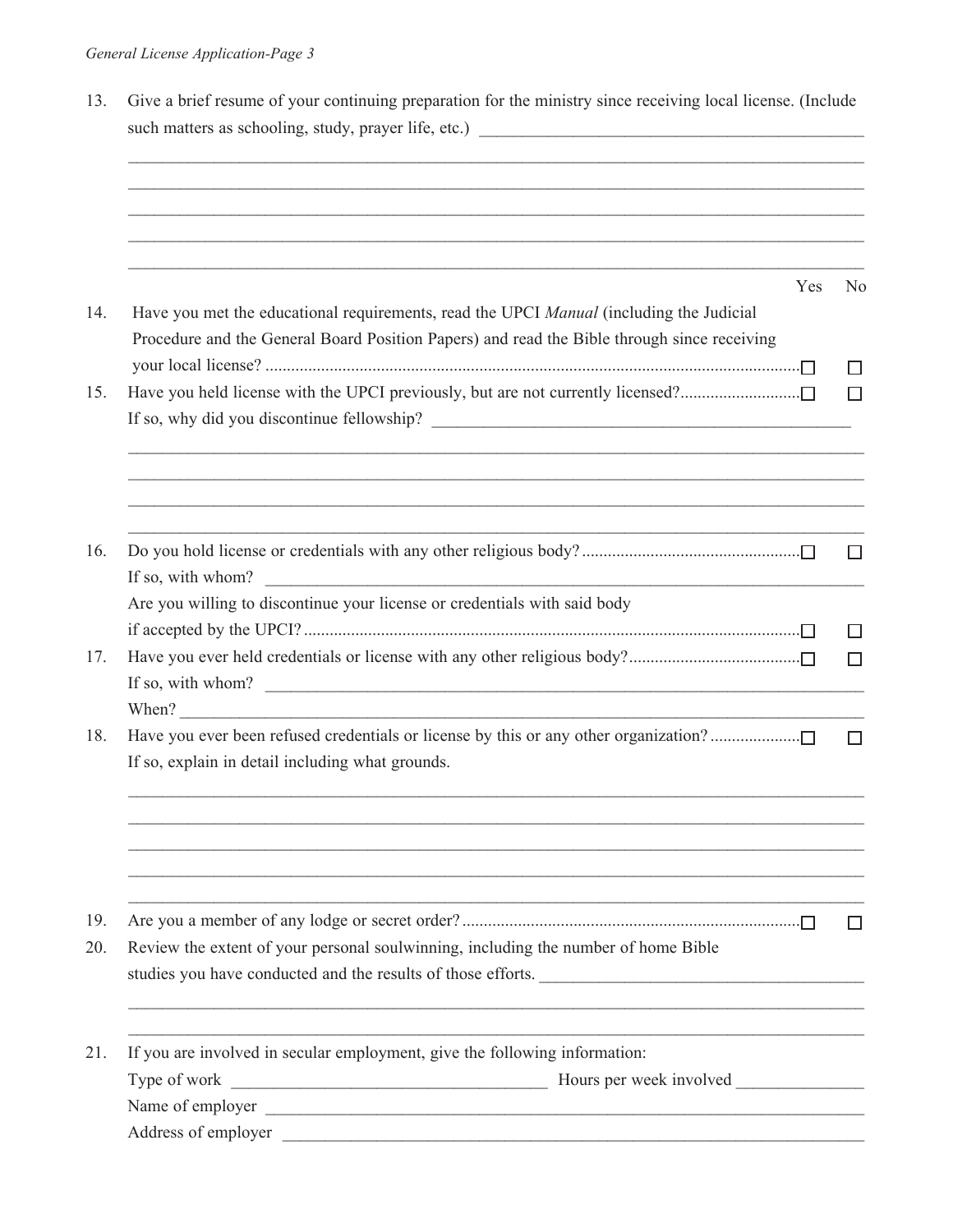## **DOCTRINAL AND OTHER CONVICTIONS**

|     |                                                                                                      | Yes | N <sub>0</sub> |
|-----|------------------------------------------------------------------------------------------------------|-----|----------------|
| 22. |                                                                                                      |     | $\Box$         |
| 23. | Do you believe and teach that the church must observe Saturday as the Sabbath?                       |     | $\Box$         |
| 24. | Do you believe in observing the Lord's supper and footwashing both literally and spiritually? $\Box$ |     | $\Box$         |
| 25. | Do you believe that eternal salvation of men depends upon their repentance, water baptism            |     |                |
|     | in the name of Jesus Christ for the remission of sins, and the infilling of the Holy Ghost with      |     |                |
|     | the initial sign of speaking with other tongues as the Spirit gives utterance, faith in the Lord     |     |                |
|     |                                                                                                      |     | $\Box$         |
| 26. | Do you believe and teach that "once saved, always saved," or what is known as the                    |     |                |
|     |                                                                                                      |     | П              |
| 27. |                                                                                                      |     | П              |
| 28. | Do you believe in, and earnestly look forward to, the soon coming of the Lord Jesus for the          |     |                |
|     |                                                                                                      |     | $\Box$         |
| 29. |                                                                                                      |     | $\Box$         |
| 30. | Do you believe and teach that it is the duty of all saints to show respect toward and to be          |     |                |
|     | obedient to all lawful requirements of civil government that are not contrary to the Word            |     |                |
|     |                                                                                                      |     | Ш              |
| 31. | Are you endeavoring to measure up to the scriptural qualifications as given in                       |     |                |
|     |                                                                                                      |     | П              |
| 32. |                                                                                                      |     | $\Box$         |
| 33. | Do you use all media in accordance with Article VII, Section 7, paragraph 1(c) of the                |     |                |
|     |                                                                                                      |     | $\Box$         |
| 34. | Do you believe and teach the divine or heavenly flesh of Jesus Christ doctrine, (defined as          |     |                |
|     | that the flesh of Jesus Christ had no biological or genetic relationship to other human beings)?     |     | П              |
| 35. | Do you believe and teach the doctrine of preterism—that the coming of the Lord was fulfilled         |     |                |
|     | in the first century and that most, if not all, of the prophecies of the coming of the Lord          |     |                |
|     | addressed judgment upon the Jews, culminating in the destruction of Jerusalem in A.D. 70?            |     | H              |
|     |                                                                                                      |     |                |

# **FINANCIAL AND LEGAL STATUS**

|  | Yes | N <sub>0</sub> |
|--|-----|----------------|
|  |     |                |
|  |     |                |
|  |     |                |
|  |     |                |
|  |     |                |
|  |     |                |
|  |     |                |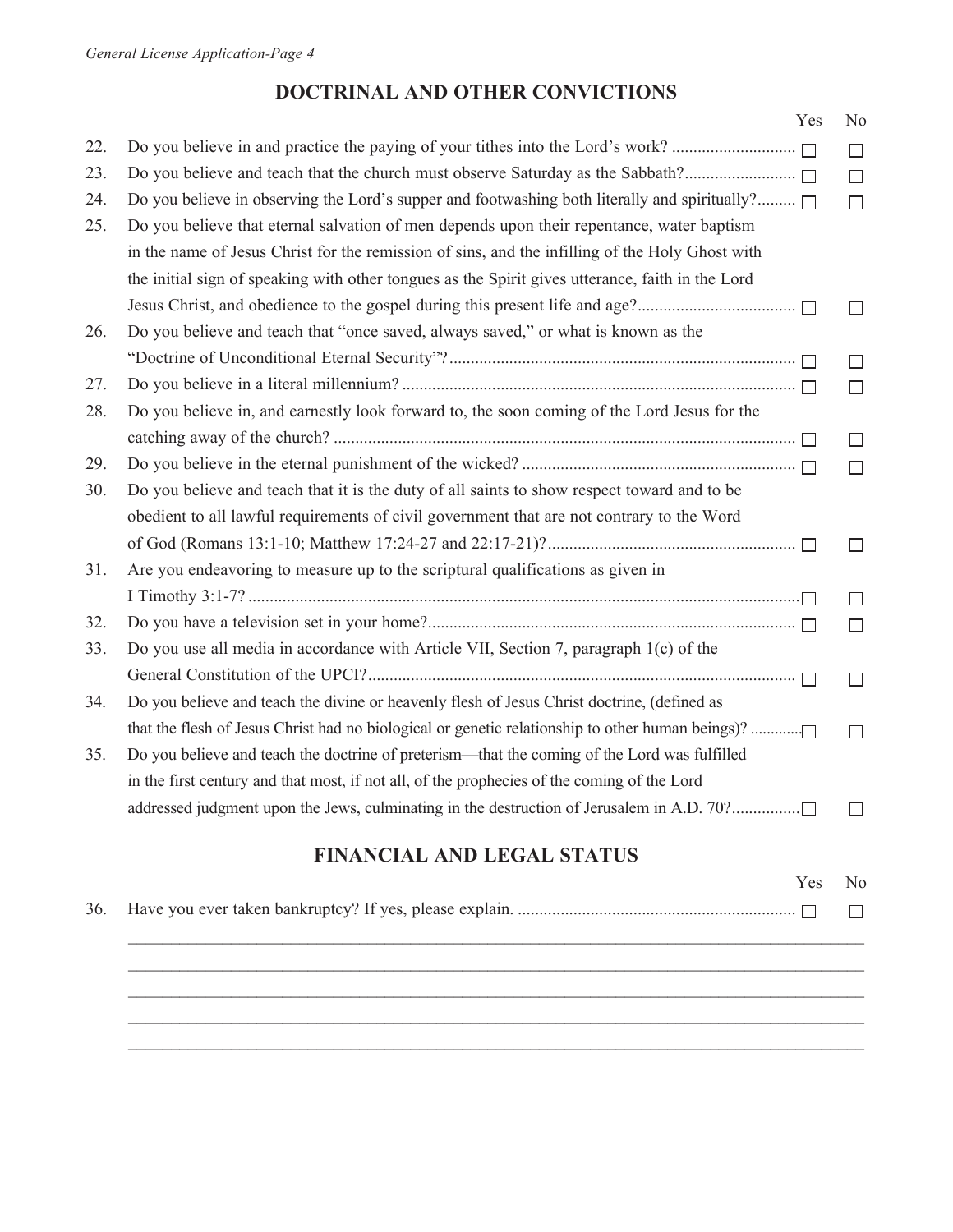|     | Yes                                                                                                              | N <sub>0</sub> |  |  |  |  |
|-----|------------------------------------------------------------------------------------------------------------------|----------------|--|--|--|--|
| 37. | Have you ever been convicted of or pleaded guilty to child abuse or a crime involving                            |                |  |  |  |  |
|     | actual or attempted sexual molestation of a minor? If yes, please explain.                                       |                |  |  |  |  |
|     |                                                                                                                  |                |  |  |  |  |
|     |                                                                                                                  |                |  |  |  |  |
|     |                                                                                                                  |                |  |  |  |  |
|     |                                                                                                                  |                |  |  |  |  |
| 38. | Have you ever been convicted of or pleaded guilty to a crime other than traffic violations?                      |                |  |  |  |  |
|     |                                                                                                                  |                |  |  |  |  |
|     |                                                                                                                  |                |  |  |  |  |
|     |                                                                                                                  |                |  |  |  |  |
|     | and the control of the control of the control of the control of the control of the control of the control of the |                |  |  |  |  |
|     |                                                                                                                  |                |  |  |  |  |
|     |                                                                                                                  |                |  |  |  |  |
| 39. | Do you consent to an investigation of your financial stewardship if deemed necessary                             |                |  |  |  |  |
|     |                                                                                                                  | П              |  |  |  |  |
| 40. |                                                                                                                  | П              |  |  |  |  |
| 41. |                                                                                                                  | $\Box$         |  |  |  |  |
| 42. |                                                                                                                  | $\Box$         |  |  |  |  |
|     |                                                                                                                  |                |  |  |  |  |

# **COMMITMENT**

|     |                                                                                        | Yes | No |
|-----|----------------------------------------------------------------------------------------|-----|----|
| 43. |                                                                                        |     |    |
| 44. | Will you continue to recognize our pastors and ministers in their field of labor,      |     |    |
|     |                                                                                        |     |    |
| 45. |                                                                                        |     |    |
| 46. | Will you continue to refrain from speaking evil, critical, and contentious words about |     |    |
|     | anyone in our fellowship? Will you work in peace and harmony with all ministers and    |     |    |
|     |                                                                                        |     |    |
| 47. | Will you continue to refrain from contending for your personal views to the disunity   |     |    |
|     |                                                                                        |     |    |
|     |                                                                                        |     |    |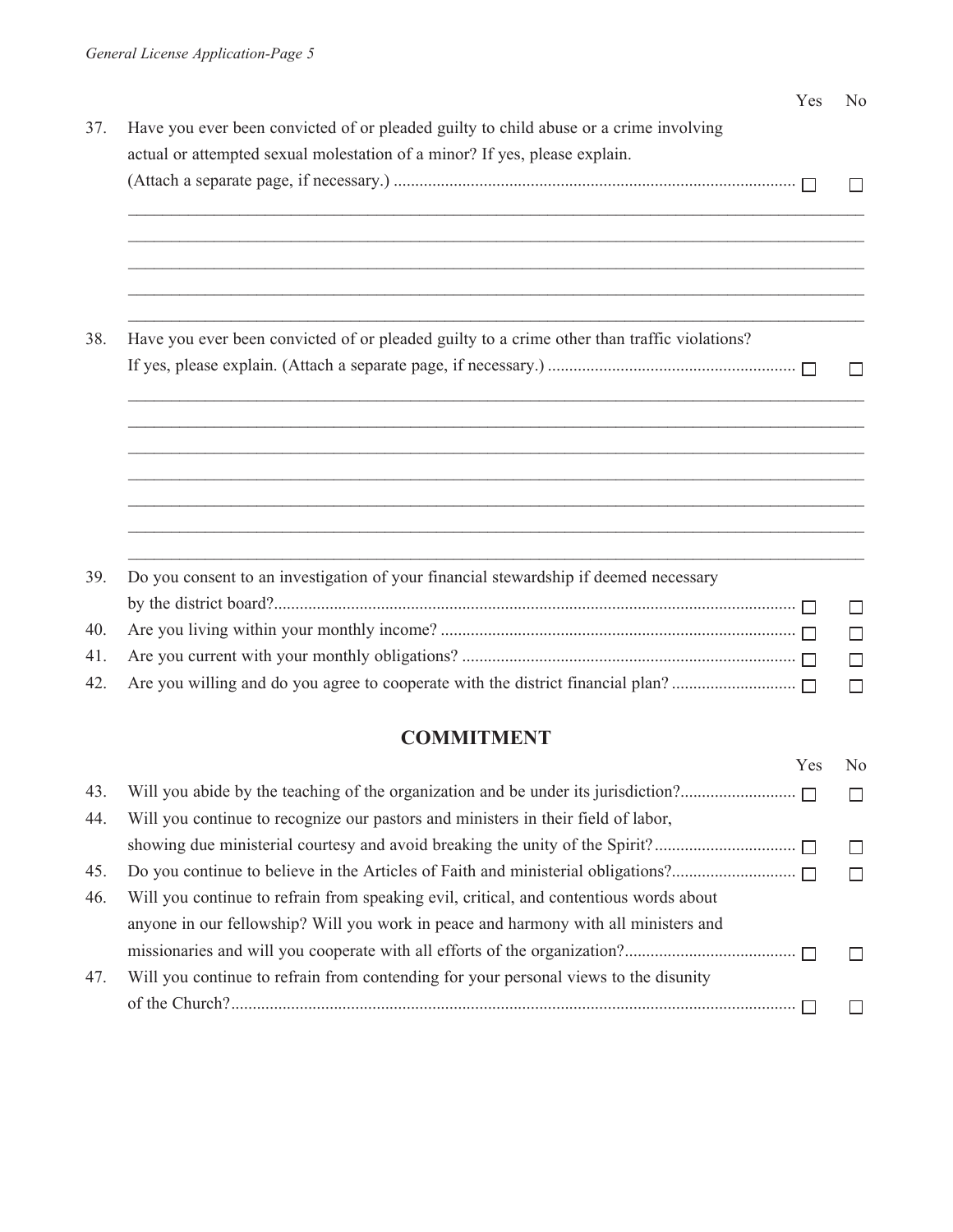### **PERSONAL SPIRITUAL EXPERIENCE**

|     |                                                                                              | Yes | $\overline{N}_{0}$ |
|-----|----------------------------------------------------------------------------------------------|-----|--------------------|
| 48. | Have you been baptized in water by immersion in the name of Jesus Christ for the             |     |                    |
|     |                                                                                              |     |                    |
|     |                                                                                              |     |                    |
| 49. | Do you believe that speaking with other tongues as the Spirit gives utterance is the initial |     |                    |
|     |                                                                                              |     |                    |
| 50. |                                                                                              |     |                    |
|     |                                                                                              |     |                    |
|     |                                                                                              |     |                    |

### **CONFIDENTIALITY STATEMENT**

The confidentiality of statements about ministers or ministerial applicants must be held in sacred trust by district superintendents and members of district boards. Violations of this trust could result in disciplinary action or civil liabilities. However, it is equally important that district superintendents communicate relevant information about ministers to other district officials and local church officials who have a need to know. Examples of such communication are ministers transferring to other districts and information concerning a minister who is a candidate to pastor a church. Failure to disclose information may result in legal responsibility. If a ministerial applicant is not approved for license, the district board may, upon his request, disclose to him the nature of the information it has obtained about him, but not the sources.

## **LIMITED DISCLOSURE AGREEMENT**

I, \_\_\_\_\_\_\_\_\_\_\_\_\_\_\_\_\_\_\_\_\_\_\_\_\_\_\_\_\_\_\_\_\_\_\_\_\_\_, in consideration of my receiving ministerial credentials from the United Pentecostal Church International do hereby authorize the district superintendent or his designee in his sole discretion to release to any general official, district official, or local church official who has a need to know any information concerning my conduct and cooperation in the organization. Information may be released on the initiative of the district superintendent or in response to an inquiry. I also hereby release the above officials from any and all liability for damages of whatever kind or nature which may at any time result to me on account of their disclosure of information authorized by this agreement.

I expressly agree that this release is intended to be as broad and inclusive as permitted by law and that if any portion is held to be invalid, I agree that the balance shall, notwithstanding, continue in full legal force and effect. This release contains the entire agreement between the parties hereto, and the terms of this release are contractual and not a mere recital.

I further agree that this limited disclosure agreement shall remain in legal force and effect as long as I remain a member of the United Pentecostal Church International.

I further state that I have carefully read the foregoing release and know the contents thereof and I sign this release as my own free act. This is a legally binding agreement which I have read and understand.

\_\_\_\_\_\_\_\_\_\_\_\_\_\_\_\_\_\_\_\_\_\_\_\_\_\_\_\_ \_\_\_\_\_\_\_\_\_\_\_\_\_\_\_\_\_\_\_\_\_\_\_\_\_\_\_\_\_\_\_\_\_\_\_\_\_\_\_\_\_\_\_\_\_\_\_

Date Signature of Applicant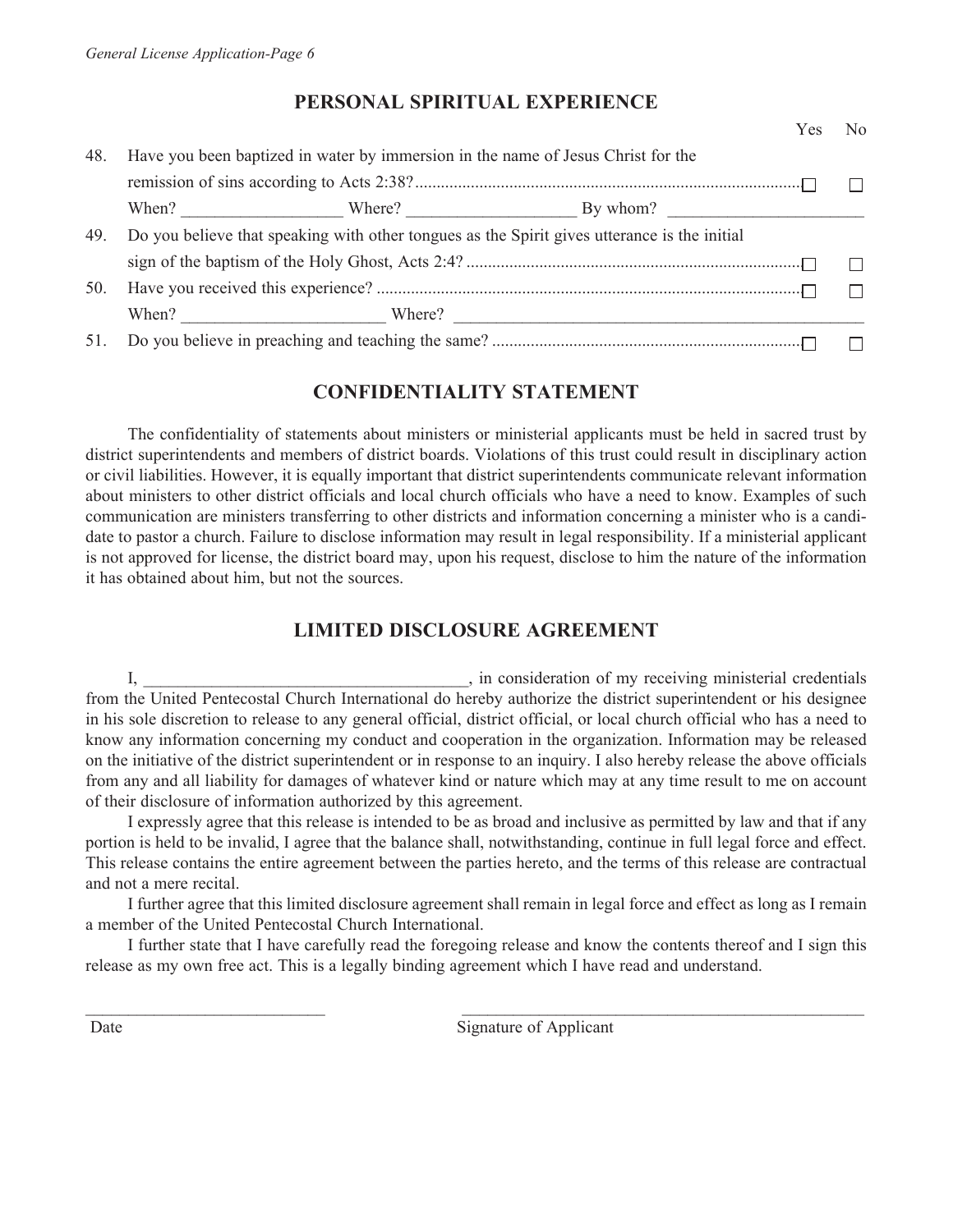#### **STATEMENT**

The information contained in this application is correct to the best of my knowledge. I understand and agree that the district board may conduct a background check relative to the questions in this application to determine my character and fitness for the ministry. I agree not to seek damages from any person, church, or organization on account of compliance with this agreement and authorization.

I understand that any information provided to the district board will remain confidential, and I therefore waive any right that I may have to examine this confidential information. Moreover, if the district board deems it necessary, I authorize a credit check and/or criminal record check.

In consideration of the receipt and evaluation of this application, I agree to this background check as stated above by my signature on this application.

| SIGNATURE OF APPLICANT | ⊃ate |  |
|------------------------|------|--|
|                        |      |  |

Signature of Pastor or Other Ordained Minister Affiliated with the United Pentecostal Church International

Date and  $\Box$ 

*Use this space for further explanation of any questions on preceding pages.* \_\_\_\_\_\_\_\_\_\_\_\_\_\_\_\_\_\_\_\_\_\_\_\_\_\_\_\_\_\_\_\_\_\_\_\_\_\_\_\_\_\_\_\_\_\_\_\_\_\_\_\_\_\_\_\_\_\_\_\_\_\_\_\_\_\_\_\_\_\_\_\_\_\_\_\_\_\_\_\_\_\_\_\_\_\_\_\_\_\_\_

\_\_\_\_\_\_\_\_\_\_\_\_\_\_\_\_\_\_\_\_\_\_\_\_\_\_\_\_\_\_\_\_\_\_\_\_\_\_\_\_\_\_\_\_\_\_\_\_\_\_\_\_\_\_\_\_\_\_\_\_\_\_\_\_\_\_\_\_\_\_\_\_\_\_\_\_\_\_\_\_\_\_\_\_\_\_\_\_\_\_\_ \_\_\_\_\_\_\_\_\_\_\_\_\_\_\_\_\_\_\_\_\_\_\_\_\_\_\_\_\_\_\_\_\_\_\_\_\_\_\_\_\_\_\_\_\_\_\_\_\_\_\_\_\_\_\_\_\_\_\_\_\_\_\_\_\_\_\_\_\_\_\_\_\_\_\_\_\_\_\_\_\_\_\_\_\_\_\_\_\_\_\_ \_\_\_\_\_\_\_\_\_\_\_\_\_\_\_\_\_\_\_\_\_\_\_\_\_\_\_\_\_\_\_\_\_\_\_\_\_\_\_\_\_\_\_\_\_\_\_\_\_\_\_\_\_\_\_\_\_\_\_\_\_\_\_\_\_\_\_\_\_\_\_\_\_\_\_\_\_\_\_\_\_\_\_\_\_\_\_\_\_\_\_ \_\_\_\_\_\_\_\_\_\_\_\_\_\_\_\_\_\_\_\_\_\_\_\_\_\_\_\_\_\_\_\_\_\_\_\_\_\_\_\_\_\_\_\_\_\_\_\_\_\_\_\_\_\_\_\_\_\_\_\_\_\_\_\_\_\_\_\_\_\_\_\_\_\_\_\_\_\_\_\_\_\_\_\_\_\_\_\_\_\_\_ \_\_\_\_\_\_\_\_\_\_\_\_\_\_\_\_\_\_\_\_\_\_\_\_\_\_\_\_\_\_\_\_\_\_\_\_\_\_\_\_\_\_\_\_\_\_\_\_\_\_\_\_\_\_\_\_\_\_\_\_\_\_\_\_\_\_\_\_\_\_\_\_\_\_\_\_\_\_\_\_\_\_\_\_\_\_\_\_\_\_\_ \_\_\_\_\_\_\_\_\_\_\_\_\_\_\_\_\_\_\_\_\_\_\_\_\_\_\_\_\_\_\_\_\_\_\_\_\_\_\_\_\_\_\_\_\_\_\_\_\_\_\_\_\_\_\_\_\_\_\_\_\_\_\_\_\_\_\_\_\_\_\_\_\_\_\_\_\_\_\_\_\_\_\_\_\_\_\_\_\_\_\_ \_\_\_\_\_\_\_\_\_\_\_\_\_\_\_\_\_\_\_\_\_\_\_\_\_\_\_\_\_\_\_\_\_\_\_\_\_\_\_\_\_\_\_\_\_\_\_\_\_\_\_\_\_\_\_\_\_\_\_\_\_\_\_\_\_\_\_\_\_\_\_\_\_\_\_\_\_\_\_\_\_\_\_\_\_\_\_\_\_\_\_ \_\_\_\_\_\_\_\_\_\_\_\_\_\_\_\_\_\_\_\_\_\_\_\_\_\_\_\_\_\_\_\_\_\_\_\_\_\_\_\_\_\_\_\_\_\_\_\_\_\_\_\_\_\_\_\_\_\_\_\_\_\_\_\_\_\_\_\_\_\_\_\_\_\_\_\_\_\_\_\_\_\_\_\_\_\_\_\_\_\_\_ \_\_\_\_\_\_\_\_\_\_\_\_\_\_\_\_\_\_\_\_\_\_\_\_\_\_\_\_\_\_\_\_\_\_\_\_\_\_\_\_\_\_\_\_\_\_\_\_\_\_\_\_\_\_\_\_\_\_\_\_\_\_\_\_\_\_\_\_\_\_\_\_\_\_\_\_\_\_\_\_\_\_\_\_\_\_\_\_\_\_\_ \_\_\_\_\_\_\_\_\_\_\_\_\_\_\_\_\_\_\_\_\_\_\_\_\_\_\_\_\_\_\_\_\_\_\_\_\_\_\_\_\_\_\_\_\_\_\_\_\_\_\_\_\_\_\_\_\_\_\_\_\_\_\_\_\_\_\_\_\_\_\_\_\_\_\_\_\_\_\_\_\_\_\_\_\_\_\_\_\_\_\_

*NOTE:* New and reinstatement applicants are required to submit the following with their application: two photos (one for the district files and one for the general files) of the applicant and spouse (if applicable), one-fourth of the annual membership dues, a \$25.00 application fee, and an insurance beneficiary form. The membership fee entitles a minister to a license, a fellowship card, a downloadable *Manual* and *Ministerial and Church Directory*, subscriptions to the *Pentecostal Life* and *Forward*, and a \$10,000 life insurance policy with double indemnity and dismemberment provisions. (Applicants for an upgrade in credential status do not need to submit one-quarter dues. However, the application fee, two photos, and an insurance beneficiary form are required.)

When this application is completed and all signatures obtained, make your money order or check payable to the UNITED PENTECOSTAL CHURCH INTERNATIONAL, and mail with the application, photos, and insurance beneficiary form to your district superintendent (or to the official designated in your particular district) for possible consideration by the district board.

Also note that an applicant's record of past cooperation with district policies including its financial plan is subject to review at the time he or she meets the district board.